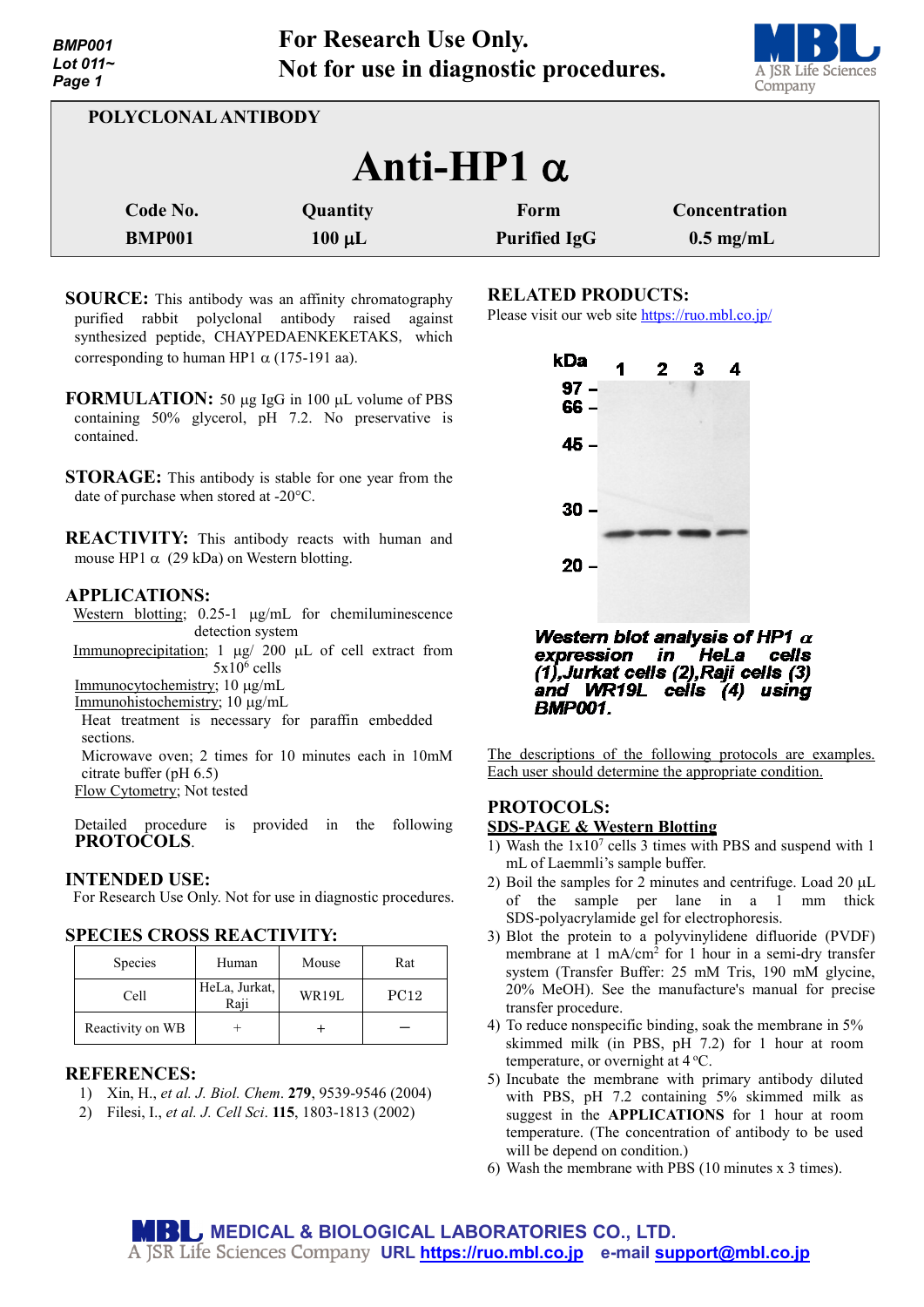## *BMP001 Lot 011~ Page 2*

- 7) Incubate the membrane with the 1:10,000 HRP-conjugated anti-rabbit IgG (MBL; code no. 458) diluted with 1% skimmed milk (in PBS, pH 7.2) for 1 hour at room temperature.
- 8) Wash the membrane with PBS (10 minutes x 3 times).
- 9) Wipe excess buffer on the membrane, then incubate it with appropriate chemiluminescence reagent for 1 minute. Remove extra reagent from the membrane by dabbing with paper towel, and seal it in plastic wrap.
- 10) Expose to an X-ray film in a dark room for 3 minutes. Develop the film as usual. The condition for exposure and development may vary.
	- (Positive controls for Western blotting; HeLa, Jurkat, Raji, WR19L)



#### Immunoprecipitation of HP1  $\alpha$  from HeLa cells with rabbit IgG 1 µg (1) or BMP001 1 (2) Affer immunoprecipitated with the  $\mu$ g antibody, immunocomplex was resolved on SDS-PAGE and immunoblotted with BMP001.

#### **Immunoprecipitation**

- 1) Wash the cells 3 times with PBS and suspend with 10 volume of cold Lysis buffer (50 mM HEPES, pH 7.4, 250 mM NaCl, 0.1% NP-40, 5 mM EDTA, 10% glycerol) containing appropriate protease inhibitors. Incubate it at  $4^{\circ}$ C with rotating for 30 minutes, then sonicate briefly (up to 10 seconds).
- 2) Centrifuge the tube at 12,000 x g for 10 minutes at  $4^{\circ}$ C and transfer the supernatant to another tube.
- 3) Add primary antibody as suggest in the **APPLICATIONS** into 200 µL of the supernatant. Mix well and incubate with gentle agitation for 30-120 minutes at  $4^{\circ}$ C. Add 20 µL of 50% protein A agarose beads resuspended in the cold Lysis buffer. Mix well and incubate with gentle agitation for 60 minutes at  $4^{\circ}$ C.
- 4) Wash the beads 3-5 times with the cold Lysis buffer (centrifuge the tube at 2,500 x g for 10 seconds).
- 5) Resuspend the beads in 20 µL of Laemmli's sample buffer, boil for 3-5 minutes, and centrifuge for 5 minutes. Use 10 µL/lane for the SDS-PAGE analysis. (See SDS-PAGE & Western blotting.)

(Positive control for immunoprecipitation; HeLa)



Immunocytochemical detection of HP1  $\alpha$  on Ethanol fixed HeLa cells with BMP001.

### **Immunocytochemistry**

- 1) Culture the cells in the appropriate condition on a glass slide. (for example, spread  $10<sup>4</sup>$  of HeLa cells for one slide, then incubate in a CO<sub>2</sub> incubator for one night.)
- 2) Wash the cells 3 times with PBS.
- 3) Fix the cells by immersing the slide in 100% ethanol for 30 minutes at 37 °C.
- 4) Immerse the slides in PBS containing 0.05% Tween-20 for 10 minutes at 37 °C.
- 5) Wash the cells 3 times with PBS.
- 6) Add the primary antibody diluted with PBS as suggest in the **APPLICATIONS** onto the cells and incubate for 30 minutes at room temperature (Optimization of antibody concentration or incubation condition are recommended if necessary.)
- 7) Prepare a wash container such as a 500 mL beaker with a stirrer. Then wash the cultured cells on the glass slide by soaking the slide with a plenty of PBS in the wash container for 5 minutes. Take care not to touch the cells. Repeat another washes once more.
- 8) Add the 40 µL of 1:100 FITC conjugated anti-rabbit IgG (MBL code no. IM-0833) onto the cells. Incubate for 30 minutes at room temperature. Keep out light by aluminum foil.
- 9) Wash the slide in a plenty of PBS as in the step 6).
- 10) Wipe excess liquid from slide but take care not to touch the cells. Never leave the cells to dry.
- 11) Promptly add mounting medium onto the slide, then put a cover slip on it.

(Positive control for immunocytochemistry; HeLa)

### **Immunohistochemical staining for paraffin-embedded sections : SAB method**

- 1) Deparaffinize the sections with Xylene 3 times for 3-5 minutes each.
- 2) Wash the slides with Ethanol 3 times for 3-5 minutes each.
- 3) Wash the slides with PBS 3 times for 3-5 minutes each. 4) Heat treatment
	- Heat treatment by Microwave: